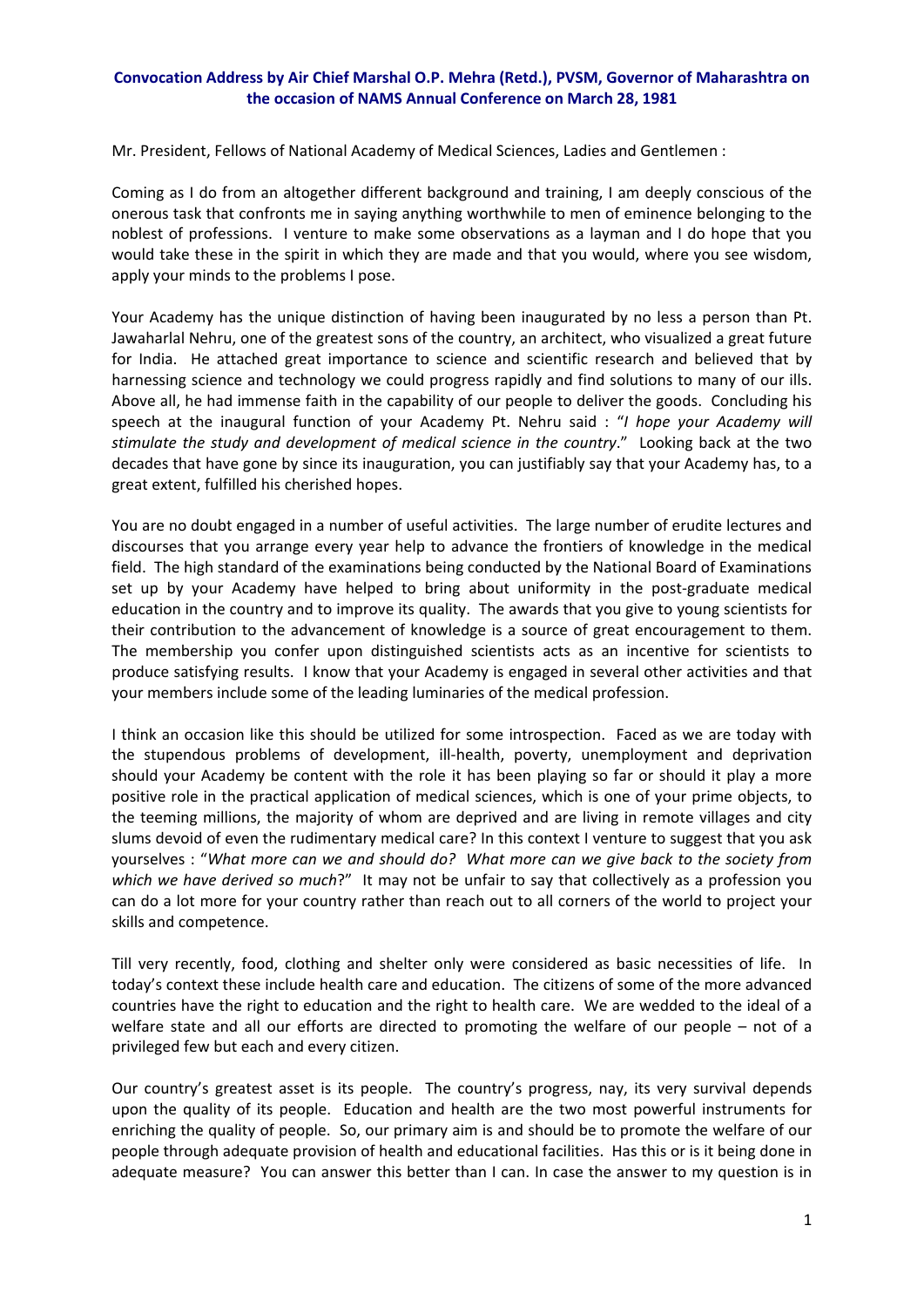the negative, then the ball is squarely in your court as you cannot afford to live in ivory towers divorced from the realities of life and the problems which face the country.

Let us have look at the Indian scene. Nearly 80% of our people live in villages. They are mainly the farmers and landless labour who are the backbone of our agricultural production and economy. Their health and well being should be our primary concern as agricultural production which is the mainstay of our economy, depends on their health and well being. Unfortunately, in many of the villages even the barest minimum of the essential medical facilities are not available, even at a price.

We have only one doctor for every 4300 population as against one per 1200 in Great Britain and one per 500 in the USA and the USSR. The shortage of medical personnel is further aggravated by the uneven distribution of doctors in urban and rural areas – 75 per cent of the doctors practice in urban areas while only 25 per cent in rural areas. Thus there is hardly one doctor for every 20000 of the rural population. It may look strange but true that only 2.7 per cent of the villages have doctors trained in the modern system of medicine. Can we afford to perpetually permit such a state of affairs?

It is common knowledge that the country is spending large sums of money on training medical graduates. As I said earlier it is a fact that trained doctors by their thousands are seeking employment in countries like the UK, the USA and the Gulf States as also some of the African countries, partly on their own initiative and partly through inter‐governmental agreements. Unfortunately, within the country the situation is that whilst progressively adequate medical facilities are available to people in the urban areas the rural areas are deprived of basic health care facilities. A dispassionate analysis will clearly reveal that this is clearly due to the fact that our medical personnel are not keen to go to the rural areas. Is it because the rural environment does not present lucrative opportunities to graduates in medicine or are the causes more deep rooted and related to the mode of training adopted for the profession which makes them unsuitable or misfits for practicing in areas remote from the requisite infrastructure and the so called benefits of modern civilization and its amenities? We can ill‐afford to continue this state of affairs because this means depriving the multitudes of our population of the benefits of modern medicine and the advances which this country has made in these fields, especially in view of the heavy outlays being incurred on the training of medical personnel. What is your response to this challenge?

There can be no doubt that we must provide attractive conditions for doctors to work in rural areas. This is an obligation on the part of the Government, but there is also an equally important obligation on the part of the profession and especially on the part of bodies such as the National Academy of Medical Sciences. Part of the unwillingness of doctors to go out and work in rural areas is related to professional isolation through their being cut away from the main stream of medical knowledge and medical advance. Doctors want to keep themselves up‐to‐date and they want to practice the best possible medical care. Is not there a role for this Academy to do everything they can to ensure that the most scientific, the most up‐to‐date and most appropriate knowledge and techniques are transmitted to the doctors working in our health centres without delay? Can something be done? I realize that this is not the function only of the Academy. The professional societies and the Indian Medical Association have also a positive role to play. Your organization, the National Academy of Medical Sciences, can provide inspiration and foundation for this kind of work.

I wish to place before you a proposal even at the risk of it being dubbed a retrograde step. The proposal is to re‐introduce a Diploma/Licentiate Course in Medical Sciences and make it a prerequisite for graduate studies in medicine. Young men and women desirous of taking up the medical profession should initially undergo the Diploma Course at medical institutes set up to cater to the rural surroundings. The scope of the diploma course in medicine should be such as to enable the Licentiates to diagnose most diseases and also to treat common diseases effectively. The diploma should enable them to practice only in areas where the population is 10000 or less. Those desirous of continuing graduate and post-graduate studies could be permitted after they have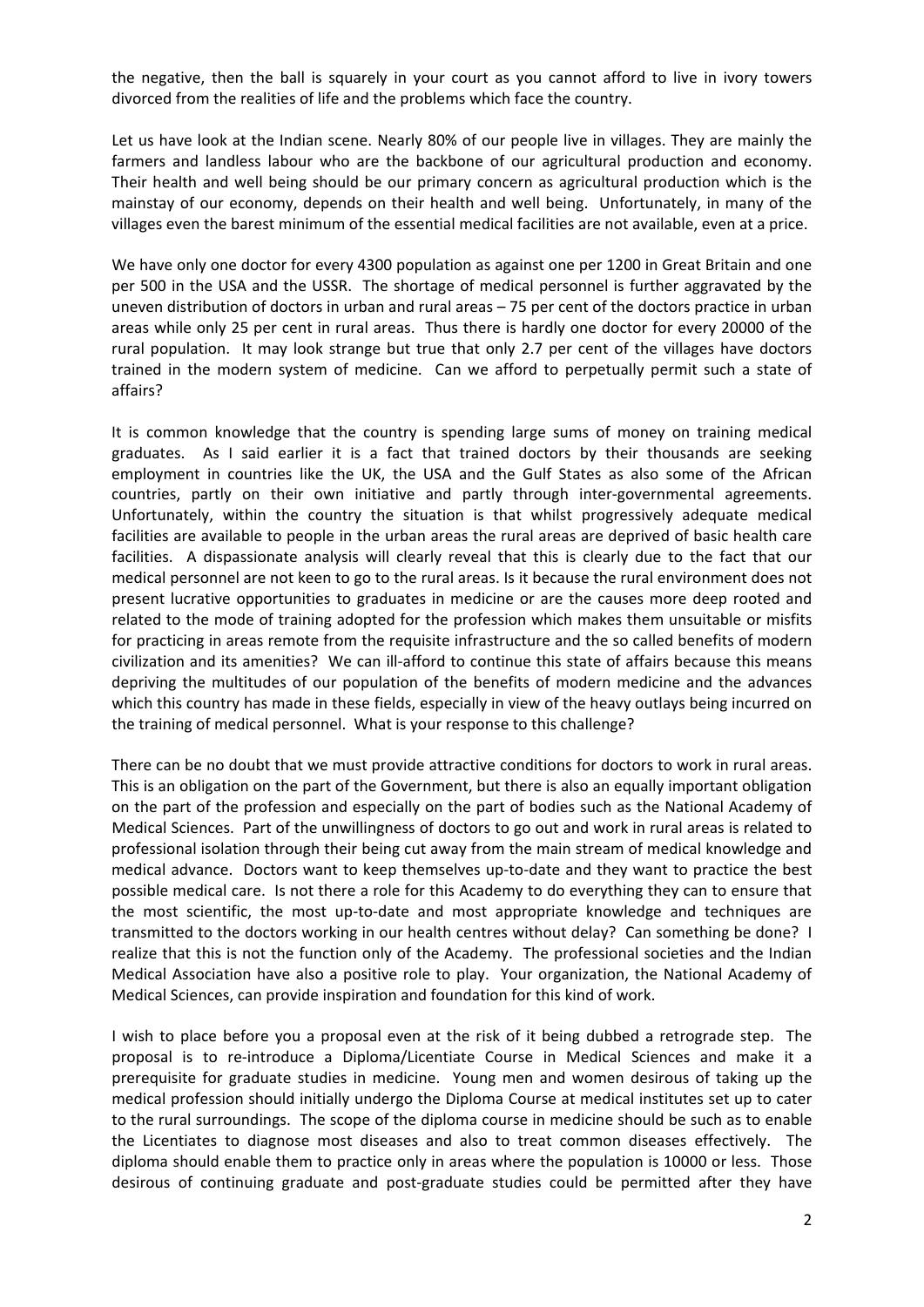practiced in rural areas for a minimum period of 2 to 3 years. Additionally the licentiates would have to sit for a competitive examination and practical test to assess their potential for advanced training.

The main advantages of the above scheme are that a fair percentage of the Licentiates may, if they pick up an adequate clientele, be content to practice as Licentiates in the areas in which they establish themselves. After graduation a certain percentage may e tempted to go back to their wellestablished clientele.

We should also ensure that medical graduates who desire to undertake post-graduate studies do so within the country. They may be permitted to go abroad only if such facilities are not available in the country or they are required to do so to meet national needs e.g. to update their knowledge in the latest fields of medicine in specified fields and to ensure interaction with current developments. The period of time they are permitted to spend abroad should be pre‐determined. It should also be ensured that on completion of their studies abroad they would return back to India and work in the country for Government or designated hospitals, clinics etc. for a minimum period of 5 to 6 years.

If you have money and enough of it you could get the best medical treatment at the hands of some of the best medical practitioners. Those not so favourably placed have no other option but to depend on public hospitals. The over-crowding the lack of proper attention arising from the large numbers, the low standard of medical care, the absence of cleanliness, all these make one shudder at the very thought of gong to a public hospital. I do not blame the members of the medical profession for this state of affairs. In fact they are putting up a valiant fight under heavy odds. You have to find ways and means to reduce this over-crowding and improve the state of cleanliness, hygiene and in turn the quality of medical care in our public hospitals.

The health of human beings is very much conditioned by the conditions under which they live. In underdeveloped and developing countries diseases caused by scarcity deserve first consideration. There I still enormous poverty and malnutrition in India despite all the progress we have made in many fields of life. Diseases like cholera, typhoid and jaundice are caused by poor personal hygiene and sanitation, unsafe drinking water supply and bad food habits. Retarded physical and mental development and night blindness are due to malnutrition, protein and vitamin deficiency. This is the tragedy of and a challenge to the Indian health and medical situation. A good many of the above mentioned diseases could be prevented by provision of adequate sanitary facilities and safe drinking water supply. Morbidity and mortality could be minimized by early detection of diseases, immunization and providing nutritious supplements.

Our country along with 145 other countries is a signatory to the Alma Ata Declaration of 1978, declaring our solemn resolve to secure health for all our people by the year 2000 through the Primary Health Care approach. We have reaffirmed this resolve of our through acceptance of the Asian Charter for Health. The Academy consisting as it is of some of the finest medical scientists in the country should ask itself the question as to what role the Academy can play in the promotion of the Primary Health Care. Primary Health Care is in fact a developmental strategy. It aims at providing comprehensive health care including preventive and promotive care and some basic medical care to all people especially those that are in the greatest need, those that are most disadvantaged and underprivileged sections of society, those that are largely out of the reach of our health care services, those that are living in outlying areas. I am told that today we possess enough knowledge, enough technology, to be able to bring about substantial changes in the health and wellbeing of the people of our country through a determined application of all that we know. I am sure your Academy can play a meaningful role in helping to translate the knowledge and technology for the good of man.

Through primary health care a majority of diseases can be prevented or their effect minimized. Preventive medicine and health education constitute an important part of primary health care. Health education is essential for developing positive health attitudes with emphasis on staying